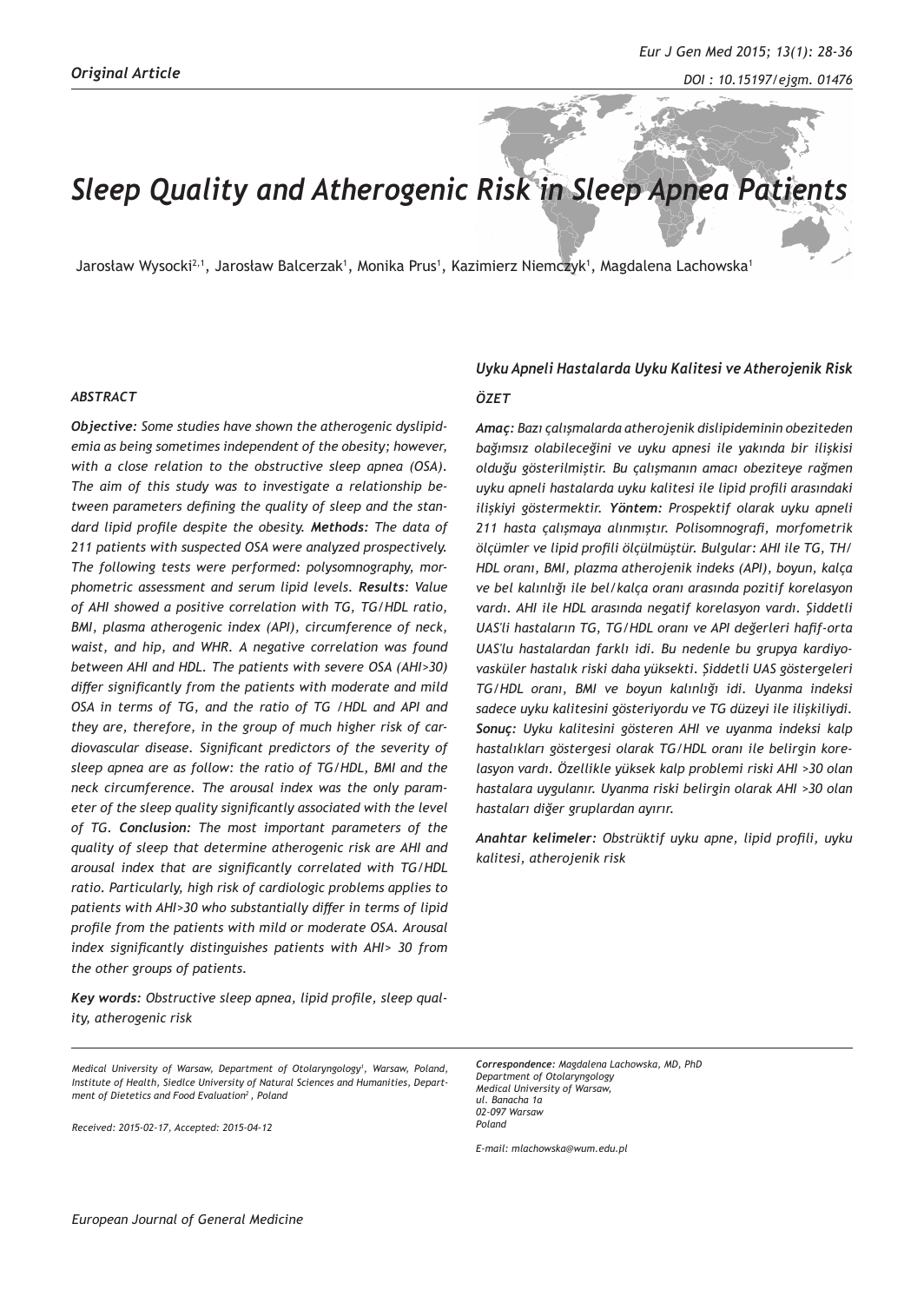## **INTRODUCTION**

In patients with obstructive sleep apnea (OSA), most of which meet the criteria of the metabolic syndrome, dyslipidemia seems to be directly connected with overweight/ obesity (1-3). However, some studies demonstrated an independent association between OSA and atherogenic dyslipidemia in non-obese subjects with OSA: increased levels of triglycerides (TG), total cholesterol (TC), and LDL cholesterol (LDL), and lower levels of HDL cholesterol (HDL) (4- 6). However still there is relatively small number of clinical trials dealing with the lipid profile in patients with OSA and their results are ambiguous (3,6,7-10). Two of the main polysomnographic parameters, desaturation index and Sat  $\mathsf{O}_\text{2}$ nadir are significantly associated with a reduced level of HDL (3). It was also found that AHI is strongly associated with the level of HDL, regardless of age, sex, body weight, BMI, diabetes or lipid-lowering drugs. (1). However, other studies did not show any relationship between AHI and the standard lipid profile (8-10). Indirect evidence for the association of OSA with dyslipidemia is the positive impact of CPAP therapy on one or more elements of the standard lipid profile (1,11,12). However, several other studies analyzing the lipid parameters (8,13,14) have not shown any effect from CPAP therapy. Perhaps therefore atherogenic dyslipidemia also depends on other factors, including the quality of sleep. In the literature, there is no data whether a pathological structure of sleep, despite respiratory events, might be associated with atherogenic lipid profile in OSA patients.

However, it is known that sleep fragmentation and, therefore, both the number of respiratory incidents and their adverse changes during the sleep reflected in the EEG, can reflect in biochemical system disorders. It is known that OSA influences in negative way the hypothalamic– pituitary–adrenal axis by repeated arousals (15). It leads to permanent increase in the activity of the renin-angiotensin-aldosterone-cortisol axis (16,17). Moreover, all the published studies analyzed only the relationship between AHI or SO2nadir and the lipid profile without mentioning the atherogenic indices. It has been proven that the absolute values of the levels of TC, LDL-C, LDL-C, and TG do not always adequately reflect the risk of atherosclerosis. The atherogenic indices have a greater predictive value than do each of the lipid fractions individually (18).

This study aimed to determine whether there is any relationship independent of obesity between the quality of sleep and atherogenic lipid profile in patients with OSA.

## **MATERIAL AND METHODS**

## **Subjects**

The data of 211 patients (176 men and 35 women) with OSA diagnosed on the base of polysomnography (PSG) were analyzed. All the patients gave their informed consent to participate in the study. The Ethics Committee Review Board at the Medical University of Warsaw approved the study protocol. Patients were consecutively included in this prospective study according to the waiting list for a PSG test. In the morning, right after PSG was completed, every patient underwent lipid profile test. For this study, the inclusion criteria were age over 18 years old, no treatment for OSA (no oral medication, no CPAP, no surgical treatment). The exclusion criteria were pregnancy, cancer, diagnosed hyperlipidemia and/or treatment for hyperlipidemia, diabetes, previous tonsillectomy or septoplasty.

## **Polysomnography**

Standardized attended 14-channel laboratory overnight PSG was performed, using an oronasal thermocouple (Grass, USA). Sleep stages were manually scored in 30 seconds sections using standard AASM 2005 criteria. The AHI, arousals, and desaturations were computed and then manually revised. PSG sleep time was obtained by summing the time spent in sections scored as any stage of sleep during the period from "lights off" (approximately 10:00 pm) to "lights on" (approximately 7:00 am). Obstructive sleep apnea is confirmed by AHI≥5. Mild OSA is determined by 5≤AHI≤15, moderate by 15≤AHI≤30, and severe by 30>AHI. Sleep quality was assessed based on proportions of the various stages, the number of EEG activations/ per hour of sleep (arousal index) and the number of awakenings to the state of wake per hour of sleep. The sleepless time (Wake After Sleep Onset - WASO) was assessed by time after the start of stage N2. The duration of the different phases of sleep: NREM (N1, N2, N3) and REM, was determined as a percentage of total sleep time.

## **Biochemistry**

Venous blood sampling was performed between 7:00 am and 8:00 am and an overnight fast. Samples were analyzed at the Clinical Biochemistry Laboratory (analysis using the Roche Diagnostic Laboratory system). Fasting TC, HDL as well as TG were determined by an enzymatic photometric test. The LDL was calculated using the Friedewald formula. Then atherogenic indices: Castellani index TC/HDL, API - Atherogenic Index of Plasma  $log_{10}$  (TG/HDL), LDL/HDL ratio and TG/HDL ratio were calculated.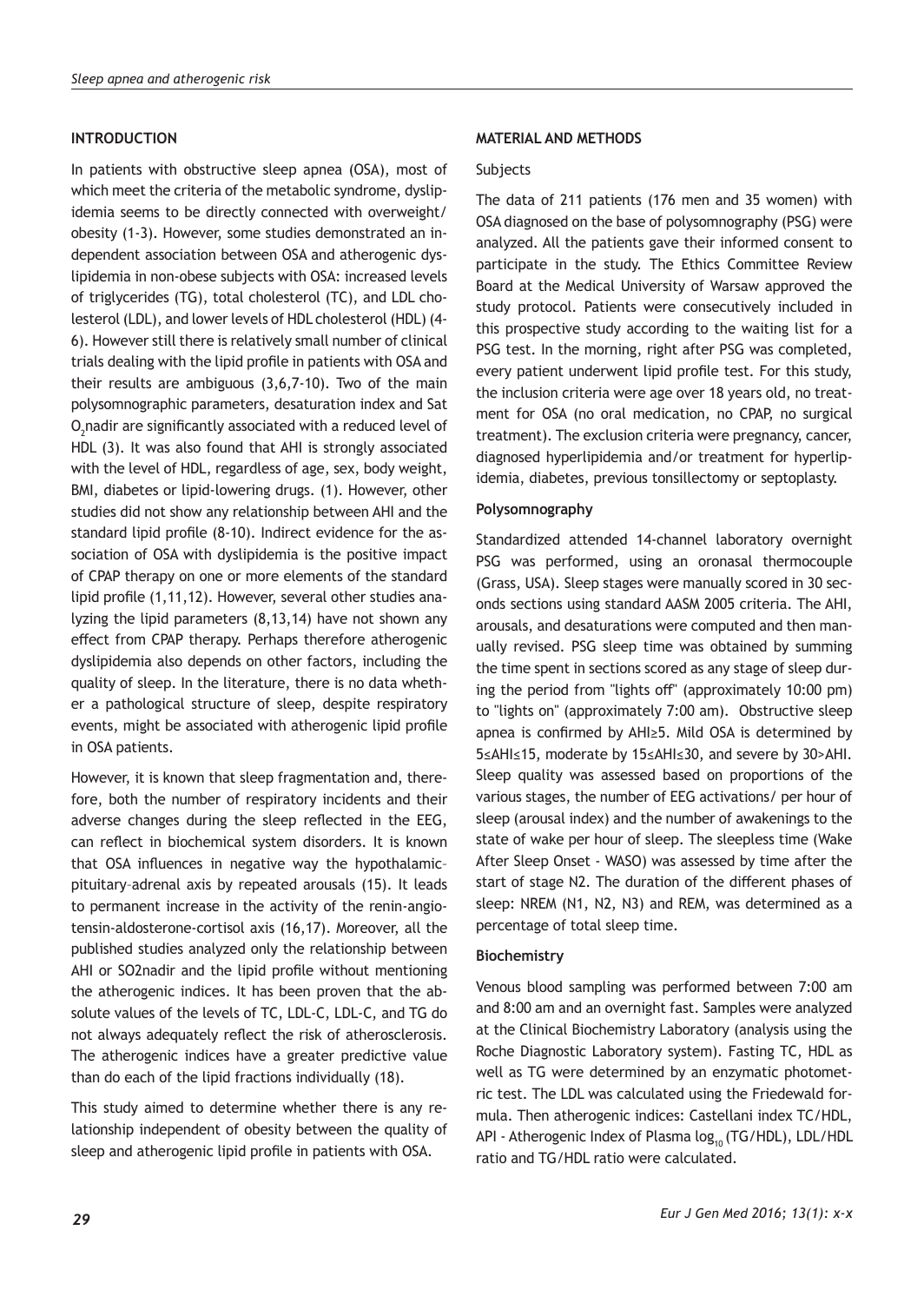| Variable/             | General (n:211) |                | Males (n:176) |                | Females (n:35) |                 |  |  |
|-----------------------|-----------------|----------------|---------------|----------------|----------------|-----------------|--|--|
| group                 | X(SD)           | Min-Max        | X(SD)         | Min-Max        | X(SD)          | Min-Max         |  |  |
| Age                   | 50.35(12.67)    | 19.0-84.0      | 49.8 (12.25)  | 19.0-78.0      | 52.40 (14.06)  | 20.00-84.0      |  |  |
| Glucose               | 102.09 (19.7)   | 71.0-233.0     | 103.76 (20.6) | 71.0-233.0     | 95.11 (13.04)  | 74.00-126.0     |  |  |
| TC                    | 199.7 (39.38)   | 104.0-324.0    | 199.6 (39.74) | 104.0-324.0    | 200.09 (38.9)  | 123.0-307.0     |  |  |
| TG                    | 145.31 (74.5)   | 31.0-437.0     | 148.8 (78.28) | 31.0-437.0     | 130.1 (53.24)  | 43.00-239.0     |  |  |
| <b>HDL</b>            | 51.37 (13.73)   | 25.0-107.0     | 50.44 (13.41) | 25.0-107.0     | 55.48 (14.48)  | 25.00-98.0      |  |  |
| LDL                   | 118.9 (35.44)   | 25.0-223.0     | 118.98 (35.4) | 25.0-223.0     | 118.4 (36.23)  | 46.00-214.0     |  |  |
| AHI                   | 33.61 (26.59)   | $0.2 - 115.7$  | 34.88 (26.26) | $0.4 - 115.7$  | 28.46 (27.50)  | $0.20 - 110.40$ |  |  |
| SO <sub>2</sub> nadir | 80.71 (12.12)   | 12.0-96.0      | 80.92 (10.53) | 12.0-93.0      | 79.88 (17.30)  | 14.00-96.0      |  |  |
| N1                    | 14.63 (13.43)   | $0.0 - 70.1$   | 14.88 (13.51) | $0.0 - 70.1$   | 13.64(13.17)   | $0.00 - 62.40$  |  |  |
| N <sub>2</sub>        | 62.79 (20.13)   | $7.6 - 94.8$   | 64.42 (19.99) | $7.6 - 94.5$   | 56.26 (19.53)  | 18.00-94.8      |  |  |
| N <sub>3</sub>        | 15.73 (16.23)   | $0.0 - 91.2$   | 13.94 (15.08) | $0.0 - 91.2$   | 22.88 (18.69)  | $0.00 - 81.0$   |  |  |
| <b>REM</b>            | 6.21(5.94)      | $0.0 - 31.5$   | 6.24(5.45)    | $0.0 - 24.8$   | 6.09(7.65)     | $0.00 - 31.50$  |  |  |
| <b>WASO</b>           | 75.84 (62.58)   | 3.5-399.00     | 73.32 (56.75) | $3.5 - 399.0$  | 87.24 (83.97)  | 7.00-356.0      |  |  |
| Arousal               | 27.1(21.43)     | $2.6 - 155.5$  | 25.92 (18.11) | $2.6 - 109.8$  | 32.35(32.12)   | 5.30-155.5      |  |  |
| <b>WAKE</b>           | 9.72(9.59)      | $0.1 - 67.0$   | 9.67(8.91)    | $0.1 - 67.0$   | 9.97(12.31)    | $0.90 - 61.40$  |  |  |
| <b>Neck</b>           | 41.27(3.86)     | $30.0 - 54.0$  | 42.44 (3.07)  | $36.0 - 54.0$  | 36.49(3.01)    | 30.00-45.0      |  |  |
| Waist                 | 104.03 (14.1)   | 70.0-155.0     | 105.94 (12.9) | 82.0-155.0     | 96.62 (16.05)  | 70.00-136.0     |  |  |
| Hip                   | 109.77 (11.2)   | 87.0-155.0     | 109.5 (10.09) | 87.0-155.0     | 110.7 (14.69)  | 93.00-152.0     |  |  |
| BMI                   | 30.44(5.44)     | 18.93-56.44    | 30.68 (5.07)  | 20.81-51.65    | 29.54(6.61)    | 18.93-56.44     |  |  |
| <b>WHR</b>            | 0.95(0.07)      | $0.73 - 1.14$  | 0.97(0.06)    | $0.84 - 1.14$  | 0.87(0.06)     | $0.73 - 1.02$   |  |  |
| Castellani            | 4.12(1.27)      | $1.65 - 8.29$  | 4.18(1.28)    | $1.65 - 8.29$  | 3.84(1.17)     | 2.08-6.82       |  |  |
| API                   | 0.42(0.29)      | $-0.36 - 1.10$ | 0.43(0.29)    | $-0.33 - 1.1$  | 0.35(0.27)     | $-0.36 - 0.97$  |  |  |
| LDL/HDL               | 2.47(0.99)      | $0.50 - 5.82$  | 2.51(0.99)    | $0.5 - 5.82$   | 2.3(0.97)      | $0.71 - 4.78$   |  |  |
| TG/HDL                | 3.23(2.27)      | $0.44 - 12.57$ | 3.35(2.36)    | $0.46 - 12.57$ | 2.71(1.75)     | $0.44 - 9.24$   |  |  |

*Table 1*. Results of measurements of studied parameters and calculated indices for all the patients with confirmed diagnosis of sleep apnea and grouped for sex.

Age expressed in years; biochemical parameters in mg/dl; AHI, arousal, wake in incidents per hour of sleep; neck, waist, hip circumference in cm; SO<sub>2</sub>nadir, NREM and *REM in %. Glucose=serum glucose level, TG= serum triglyceride level, TC=serum total cholesterol level, HDL=serum high density lipoproteins level, LDL=serum low density*  lipoproteins level, AHI= apnoea/hypopnea index, SO<sub>2</sub>nadir= the lowest saturartion level during sleep period , N1=duration of N1 sleep pahase as a percent of total sleep *time, N2=duration of N2sleep pahase as a percent of total sleep time, N3=duration of N3 sleep pahase as a percent of total sleep time, REM=duration of REM sleep pahase as a percent of total sleep time, WASO=wake after sleep onset in minutes, Arousal=index of arousal incidents per hour, WAKE=index of wake incidents per hour, Neck=neck circumference in cm, Waist=waist circumference in cm, Hip=hip circumference in cm , BMI=body mass index, WHR=waist to hip cirumference ratio, Castellani=Castellani idex of plasma atherogenicity, API=API index of plasma atherogenicity* 

## **Anthropometric analysis**

Height and weight of participating subjects were obtained using the Tanita Corp. scale (BC 418 MA). Neck, waist, and hip circumferences were measured using a metallic anthropometric tape. All anthropometric measurements were rounded up and expressed in kilograms and centimeters. Waist to hip ratio (WHR) as well as body mass index (BMI) was calculated.

#### **Statistical analysis**

Statistical analysis was performed using Statistica software (StatSoft, Inc. 2010, data analysis software system, version 10). To analyzed the data the following tests were used: Student's t-test, the Mann-Whitney test, multivariate analysis of variance (ANOVA), Fisher's (LSD - least significant differences), Scheffe and Newman-Keulus tests, Spearman's rank order and the Pearson correlation coefficient tests. A P-value of <0.05 was considered statistically significant.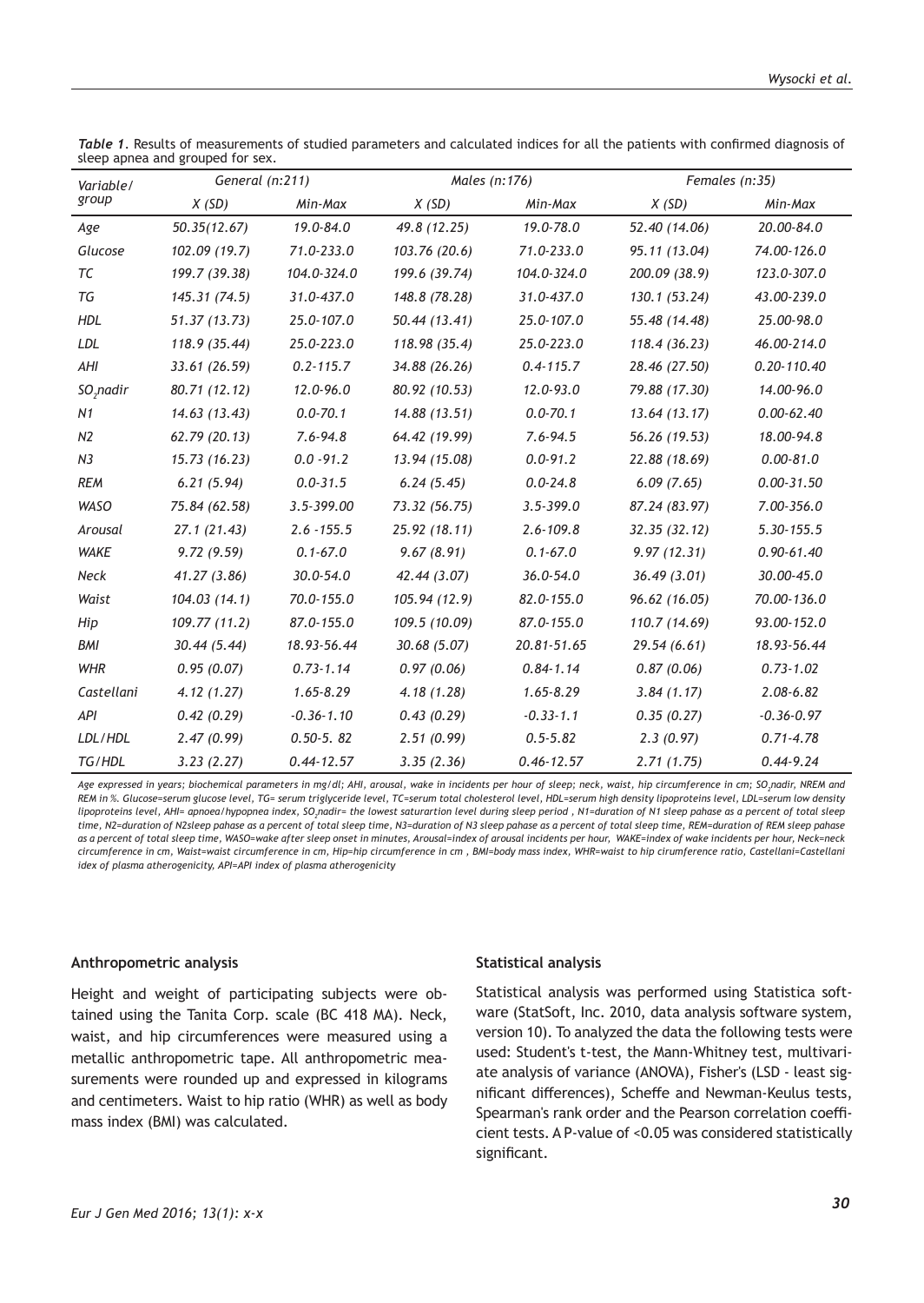| Variable/      | Group I<br>$5 \leq AHI \leq 15$ | Group II<br>15 <ahi≤30< th=""><th>Group III<br/>AHI &gt; 30</th><th>p value for ANOVA</th></ahi≤30<> | Group III<br>AHI > 30 | p value for ANOVA |
|----------------|---------------------------------|------------------------------------------------------------------------------------------------------|-----------------------|-------------------|
| group          | X(SD)                           | X(SD)                                                                                                | X(SD)                 |                   |
| N              | 47                              | 50                                                                                                   | 114                   | 211               |
| Glucose        | 103.00 (23.81)                  | 102.09 (16.45)                                                                                       | 103.85 (20.41)        | 0.339             |
| ТC             | 201.45 (35.7)                   | 198.7 (36.52)                                                                                        | 198.79 (41.32)        | 0.8639            |
| TG             | 125.96 (48.2)                   | 134.16 (72.57)                                                                                       | 160.03 (80.3)         | $0.0324*$         |
| <b>HDL</b>     | 53.7 (12.48)                    | 52.76 (12.45)                                                                                        | 48.9 (14.03)          | 0.0566            |
| LDL            | 123.72 (31.91)                  | 118.31 (32.55)                                                                                       | 117.01 (38.28)        | 0.7178            |
| AHI            | 10.7(2.66)                      | 21.6(4.68)                                                                                           | 57.8 (19.53)          |                   |
| $SO_2$ nadir   | 86.87 (3.55)                    | 82.58 (4.67)                                                                                         | 74.87 (15.14)         | $0.0000*$         |
| N1             | 10.63(10.23)                    | 13.35(13.73)                                                                                         | 18.37 (14.62)         | $0.0006*$         |
| N <sub>2</sub> | 67.78 (17.09)                   | 62.85 (21.39)                                                                                        | 63.32 (19.09)         | 0.4645            |
| N <sub>3</sub> | 15.11(13.65)                    | 17.7 (19.34)                                                                                         | 12.84 (14.77)         | 0.2116            |
| <b>REM</b>     | 6.21(5.05)                      | 6.08(6.35)                                                                                           | 5.41(5.45)            | 0.6273            |
| <b>WASO</b>    | 61.36 (38.01)                   | 77.38 (66.92)                                                                                        | 79.88 (60.47)         | 0.357             |
| Arousal        | 21.03 (13.37)                   | 22.18 (20.43)                                                                                        | 33.2(20.62)           | $0.0004*$         |
| <b>WAKE</b>    | 6.65(3.95)                      | 8.6(7.7)                                                                                             | 12.02 (10.88)         | $0.0029*$         |
| Neck           | 40.86 (2.92)                    | 40.05 (3.04)                                                                                         | 42.88(3.62)           | $0.0002*$         |
| Waist          | 100.9 (9.38)                    | 99.31 (10.24)                                                                                        | 109.86 (14.85)        | $0.0003*$         |
| Hip            | 107.43 (9.18)                   | 107.03 (9.37)                                                                                        | 113.24 (12.22)        | $0.0096*$         |
| BMI            | 28.97 (3.77)                    | 29.38 (4.38)                                                                                         | 32.4(6.0)             | $0.0000*$         |
| <b>WHR</b>     | 0.94(0.06)                      | 0.93(0.07)                                                                                           | 0.97(0.05)            | $0.0182*$         |
| Castellani     | 3.95(1.02)                      | 3.91(1.02)                                                                                           | 4.34(1.42)            | 0.1278            |
| API            | 0.35(0.21)                      | 0.36(0.26)                                                                                           | 0.48(0.3)             | $0.0121*$         |
| LDL/HDL        | 2.44(0.86)                      | 2.35(0.81)                                                                                           | 2.57(1.11)            | 0.5783            |
| TG/HDL         | 2.57(1.45)                      | 2.76(1.87)                                                                                           | 3.77(2.6)             | $0.0054*$         |

*Table 2. Analyzed parameters in four studied groups according to their AHI.* 

*Age expressed in years; biochemical parameters in mg/dl; AHI, arousal, wake in incidents per hour of sleep; neck, waist, hip circumference in cm; SO2nadir, NREM and REM in %; p values <0.05 are marked in bold numerals and \*. lucose=serum glucose level, TG= serum triglyceride level, TC=serum total cholesterol level, HDL=serum high density lipoproteins level, LDL=serum low density lipoproteins level, AHI= apnoea/hypopnea index, SO2 nadir= the lowest saturartion level during sleep period , N1=duration of N1 sleep pahase as a percent of total sleep time, N2=duration of N2sleep pahase as a percent of total sleep time, N3=duration of N3 sleep pahase as a percent of total sleep time, REM=duration of REM sleep pahase as a percent of total sleep time, WASO=wake after sleep onset in minutes, Arousal=index of arousal incidents per hour, WAKE=index of wake incidents per hour, Neck=neck circumference in cm, Waist=waist circumference in cm, Hip=hip circumference in cm , BMI=body mass index, WHR=waist to hip cirumference ratio, Castellani=Castellani idex of plasma atherogenicity, API=API index of plasma atherogenicity*

#### **RESULTS**

The results of sleep analysis as well as the anthropometric and biochemical parameters regarding gender are presented in Table 1. The analysis revealed significant differences between females and males in the fasting glucose levels (p = 0.0027), HDL (p=0.0082), AHI (p=0.0351), relative duration of  $N2$  (p=0.0016) and  $N3$  phase (p=0.0003), neck circumference (p<0.0000), waist circumference (p=0.0001), WHR (p<0.0000), and BMI (p=0.0276).

To determine the impact of OSA severity on the indi-

vidual parameters, subjects were divided into subgroups according to AHI. Group I included subjects with AHI index 5≤AHI≤ 15, group II with index 15<AHI≤30, and group III those with index AHI>30 (Table 2). Significant differences between these subgroups were found in TG, TG/ HDL, BMI index, API SO2nadir, N1, arousal index, wake index, neck, waist, hip circumferences, and WHR. Group III was significantly different from both groups I and II in terms of TG levels (p=0.0324) and TG/HDL (p=0.0054). Furthermore, group III was significantly different from I and II in terms of BMI (p<0.0000) and API (p=0.0121). The parameter SO2nadir showed a significant difference be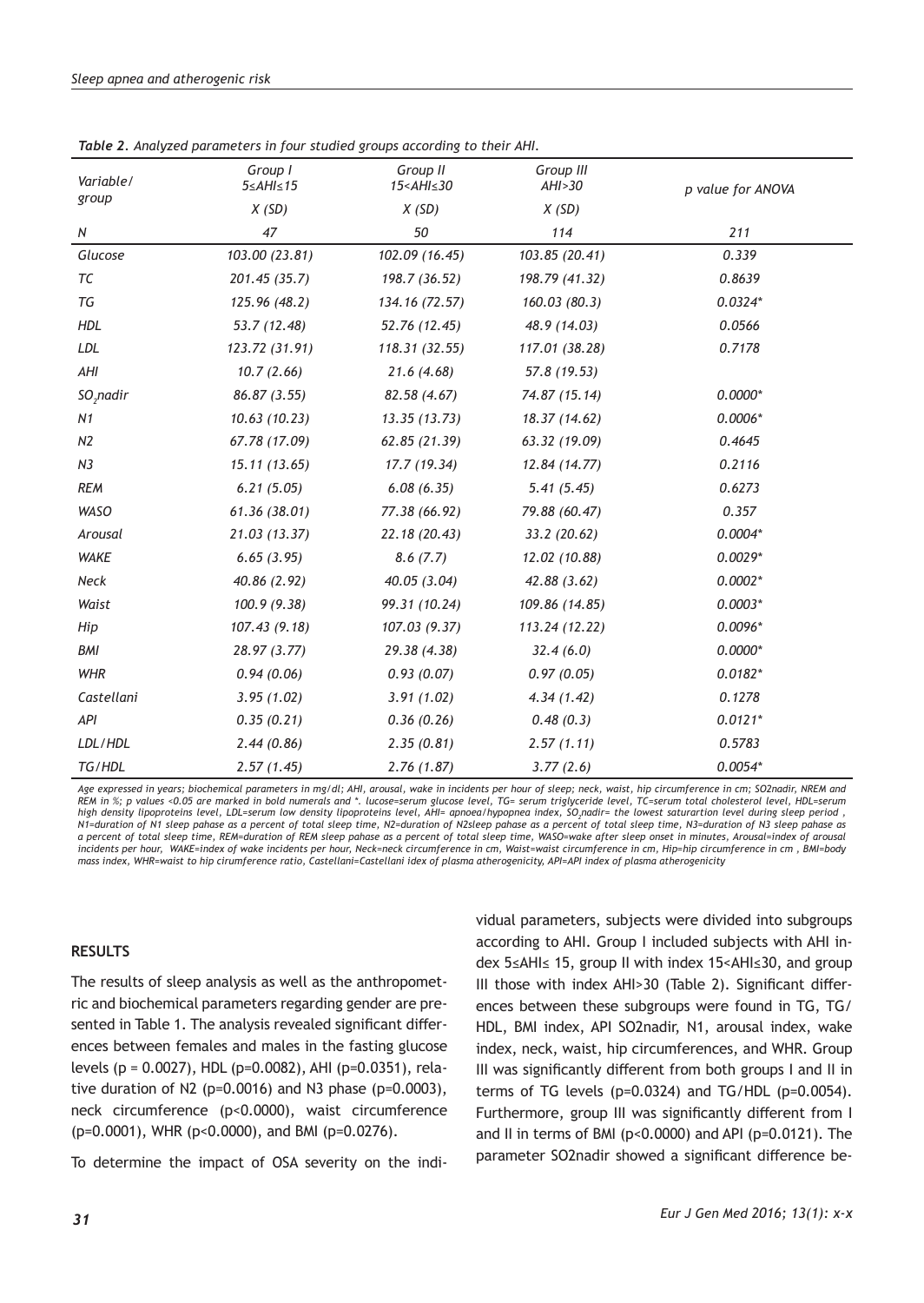tween group III and I and II (p<0.0000), and between I and II (p= 0.0379). The relative duration of N1 phase in subjects in group III differed significantly from subjects in the remaining groups:  $I$  (p=0.0005) and  $II$  (p=0.0189). Similarly, the arousal index significantly differentiated group III from group I (p=0.0007), and II (p=0.002). Wake index was significantly different between group III and group  $I$  (p = 0.001) and  $II$  (p = 0.00316). Neck circumference was significantly different between group III and I (p=0.016) and II (p=0.0001). Waist circumference significantly differentiated group IV from II (p=0.0068) and II (p=0.0001); hip circumference group III from  $I(p = 1)$ 0.0329) and II (p=0.0063); and the WHR between groups III and II (p=0.0028).

To determine the influence of body weight on the examined parameters the subjects were divided into three groups relating to the BMI: Group A included subjects with BMI≤25, group B with index 25<BMI≤ 30, and group C with BMI>30 (Table 3). Significant differences in ANOVA were found between mentioned groups in terms of AHI, SO2nadir, fasting glucose, N2, N3, HDL, TG, Castellani index, TG/HDL ratio, API index, circumference of the neck, waist and hips. Post hoc analysis showed significant differences between the group C and A and B separately in terms of: AHI (for both p<0.0000), glucose (p=0.0332 and p=0.019 respectively) and HDL (p=0.001 and p=0.0068 respectively). Significant differences between groups A and B, A and C showed the Castellani ratio (p=0.0279, p=0.0011 respectively). Between groups A and B, A and C, and B and C separately, the API index (p=0.001, p<0.0000, p=0.0001 respectively), TG (p=0.0165, p<0.0000, p=0.0001 respectively), as well as TG/HDL ratio (p=0.042, p<0.0000, p=0.0002 respectively) were significantly different.

Significant differences in SO2nadir parameter were found between groups C and A ( $p=0.0001$ ) and B ( $p=0.0001$ ). Relative duration of stage N2 in group I differed from group B (p=0.0044) and A from C (p=0.0023). As for relative duration of N3 the significant difference was noticed between groups A and B (p=0.0097) and between A and C (p=0.0054). Furthermore, the neck, waist and hip circumferences the differences were significant between each of the groups (p<0.0000). Correlation analysis showed many significant correlations in general, and between males and females (Table 4). A significant correlation has been proven between AHI and TG (positive), and HDL (negative). A positive correlation was also demonstrated between AHI and the anthropometric parameters: neck circumference, waist, hip, WHR and BMI. A model of stepwise regression created for HDL and for TG showed that among females as well as among males, and for all subjects in general, total explanatory variables are neck circumference for TG (β =0.406, p<0.0000) and the WHR ratio for HDL  $(B=0.33, p=0.0005)$ . A model created for AHI as the dependent variable for OSA patients (AHI≥5), the explanatory variables were SO2nadir (β=- 0.37, p<0.0000), arousal index (β=0.16, p=0.012), BMI (β=0.2, p=0.003), and TG/HDL (β=0.23, p<0.0000). With respect to the males, AHI as a dependent variable was determined mostly by SO2nadir (β=0.37, p<0.0000), and by the neck circumference (β=0.41, p<0.0000). In females, the strongest explanatory variable was also SO2nadir (β=-0.42, p=0.005), and the BMI index (β=0.33, p=0.025). Results of the final calculation of regression analysis are presented in Table 5.

## **DISCUSSION**

A clinically significant correlations between AHI and the level of TG (0.19), and HDL (-0.21) were demonstrated, however this correlation was not strong. Atherogenic lipid profile is associated with a number of considerations than just the quality of sleep, therefore value of r>0.5 should not be expected. To support this statement it is worth mentioning that a similar relationship was found between AHI and the atherogenic plasma profile. Our rank correlation coefficients (Spearman) as well as linear (Pearson - not included in this paper) were comparable with the results of other authors. A significant correlation between the AHI count and the TG level (0.146) and a negative one with the level of HDL (-0.283) was found by Börgel et al. (1). Newman et al. (6) showed a negative correlation between AHI and HDL (-0.172)

The group of patients with severe OSA, however, also had significantly higher BMI compared to patients with milder forms of OSA. This may suggest that the atherogenic dyslipidemia is caused mainly by overweight/obesity that is very common in patients with OSA. The significantly higher neck, waist, and hip circumferences, as well as WHR ratio in patients with severe OSA compared to the other three groups (without OSA, mild and moderate OSA) also support this hypothesis. The relationship between OSA and serum lipids is not simply linear. According to some authors, OSA besides body mass is associated in particular with atherogenic LDL-B phenotype, but only in non-obese patients (19). The results of some other studies showed that there is no relationship between the levels of the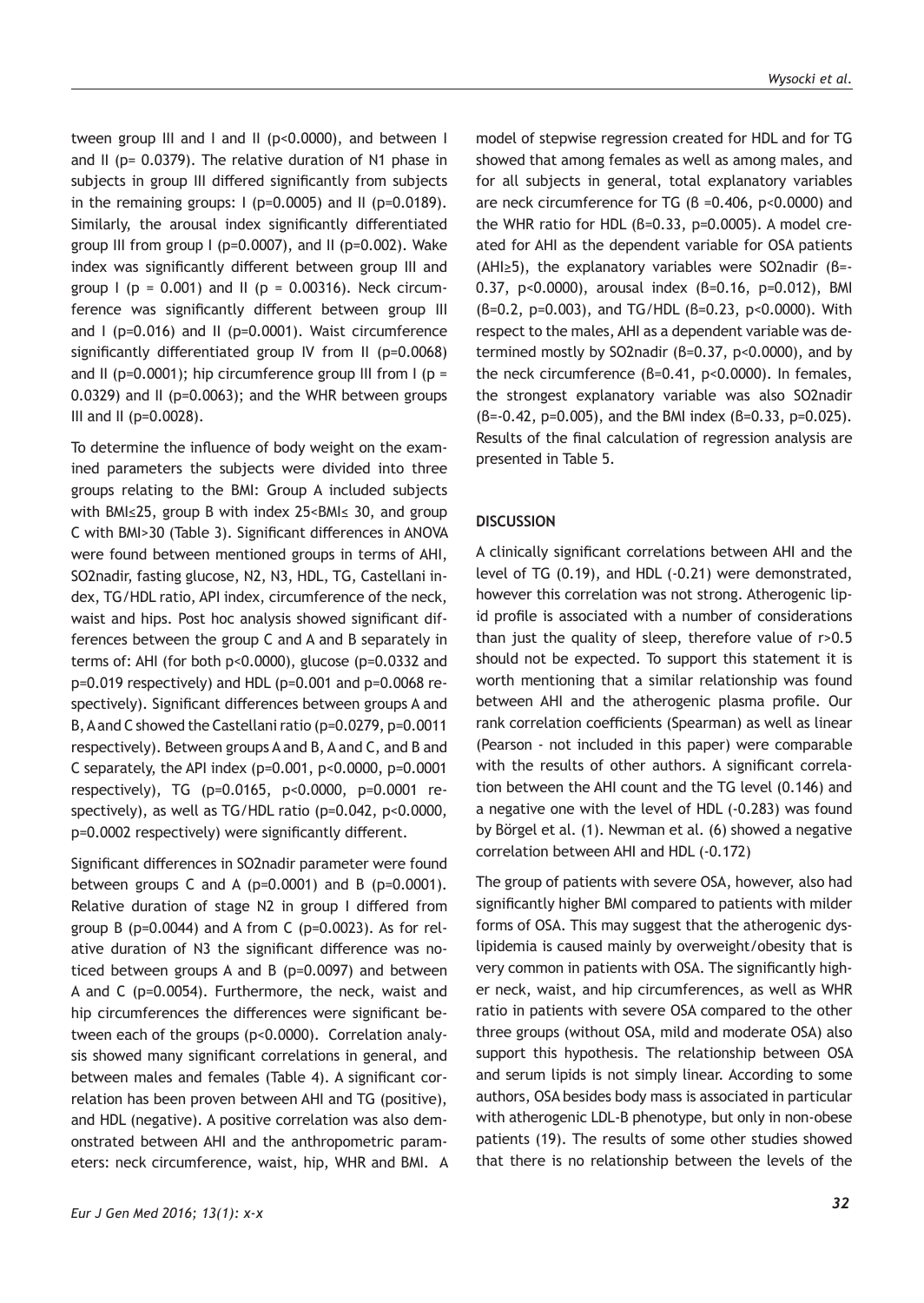| Variable/      | Group A<br>BMl <sub>25</sub> | Group B<br>25>BMI≤30 | Group C<br><b>BMI</b> >30 | p value for ANOVA |
|----------------|------------------------------|----------------------|---------------------------|-------------------|
| group          | X(SD)                        | X(SD)                | X(SD)                     | test              |
| N              | 29                           | 91                   | 91                        | 211               |
| Glucose        | 94.85 (14.39)                | 99.48 (20.36)        | 107.55 (19.76)            | $0.0192*$         |
| ТC             | 182.44 (34.73)               | 201.05 (36.68)       | 197.73 (44.2)             | 0.2111            |
| TG             | 89.05 (46.77)                | 134.18 (65.08)       | 178.61 (83.47)            | $0.0000*$         |
| <b>HDL</b>     | 57.67 (14.21)                | 52.06 (13.93)        | 83.47 (11.35)             | $0.0009*$         |
| LDL            | 106.78 (34.8)                | 122.34 (32.23)       | 114.11 (39.41)            | 0.1569            |
| AHI            | 19.36 (15.81)                | 28.85 (21.5)         | 45.07 (29.16)             | $0.0000*$         |
| $SO_2$ nadir   | 86.3 (5.29)                  | 82.85 (9.06)         | 76.15 (15.03)             | $0.0000*$         |
| N1             | 14.58 (14.43)                | 14.51 (13.83)        | 15.2 (11.86)              | 0.9318            |
| N <sub>2</sub> | 52.31 (20.42)                | 64.89 (18.58)        | 65.64 (18.24)             | $0.0076*$         |
| N <sub>3</sub> | 23.8(20.65)                  | 14.23 (15.37)        | 13.59 (14.58)             | $0.0173*$         |
| <b>REM</b>     | 8.38(5.97)                   | 6.37(5.65)           | 5.54(5.57)                | 0.0911            |
| <b>WASO</b>    | 79.46 (74.17)                | 71.53(57.1)          | 84.92 (74.28)             | 0.4295            |
| Arousal        | 26.68 (34.27)                | 23.76 (14.91)        | 30.83 (23.93)             | 0.1092            |
| <b>WAKE</b>    | 7.05(5.37)                   | 9.04(8.88)           | 11.95 (11.94)             | 0.0744            |
| Neck           | 37.14 (3.24)                 | 40.21 (2.36)         | 43.78 (3.44)              | $0.0000*$         |
| Waist          | 86.35 (7.98)                 | 98.58 (6.64)         | 115.23 (12.65)            | $0.0000*$         |
| Hip            | 99.85 (4.26)                 | 105.08 (5.78)        | 117.85 (12.11)            | $0.0000*$         |
| <b>BMI</b>     | 23.47 (1.54)                 | 27.799 (1.41)        | 35.12 (4.64)              |                   |
| <b>WHR</b>     | 0.86(0.07)                   | 0.94(0.05)           | 0.98(0.06)                | $0.0000*$         |
| Castellani     | 3.36(1.11)                   | 4.08(1.15)           | 4.43(1.35)                | $0.0034*$         |
| API            | 0.15(0.27)                   | 0.38(0.25)           | 0.55(0.27)                | $0.0000*$         |
| LDL/HDL        | 2.02(0.97)                   | 2.51(0.92)           | 2.56(1.05)                | 0.1088            |
| TG/HDL         | 1.7(1.05)                    | 2.9(2.02)            | 4.24(2.58)                | $0.0000*$         |

*Table 3*. *Analyzed parameters in three studied groups of patients according to their BMI.* 

*Age expressed in years; biochemical parameters in mg/dl; AHI, arousal, wake in incidents per hour of sleep; neck, waist, hip circumference in cm; SO2nadir, NREM and REM in %; p values <0.05 are marked in bold numerals and \*. Glucose=serum glucose level, TG= serum triglyceride level, TC=serum total cholesterol level, HDL=serum high density lipoproteins level, LDL=serum low density lipoproteins level, AHI= apnoea/hypopnea index, SO2 nadir= the lowest saturartion level during sleep period , N1=duration of N1 sleep pahase as a percent of total sleep time, N2=duration of N2sleep pahase as a percent of total sleep time, N3=duration of N3 sleep pahase as a percent of total sleep time, REM=duration of REM sleep pahase as a percent of total sleep time, WASO=wake after sleep onset in minutes, Arousal=index of arousal incidents per hour, WAKE=index of wake incidents per hour, Neck=neck circumference in cm, Waist=waist circumference in cm, Hip=hip circumference in cm , BMI=body mass index, WHR=waist to hip cirumference ratio, Castellani=Castellani idex of plasma atherogenicity, API=API index of plasma atherogenicity*

individual serum lipids and AHI. More important are the proportions of the individual components of the lipid profile (8-10). In this study, the significant parameters associated with the AHI were just TG/HDL ratio and API index, which are considered the most important for cardiovascular risk prediction.

Stepwise regression models constructed for AHI, HDL and TG showed that the values of these three parameters did not depend significantly on most of the sleep parameters (except arousal) but on the neck circumference, WHR ratio and BMI index. Our study did not confirm the initial assumptions about the relationship of atherogenic dys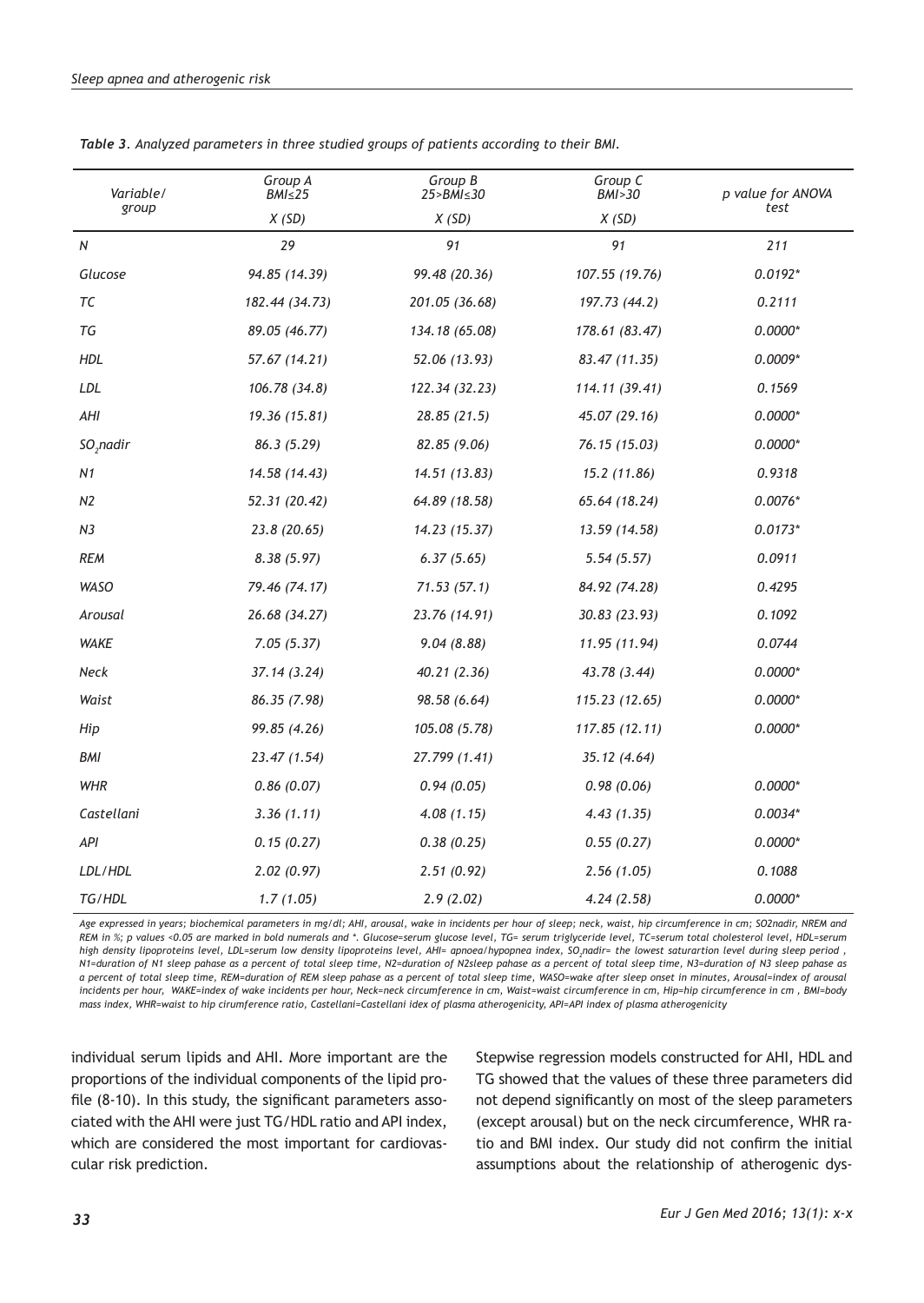lipidemia with relative shortening of the duration of SWS or the wake index, showed in particular in the linear correlation analysis and stepwise regression model where the relative duration of SWS was not a significant explanation for the AHI parameter or serum lipid levels as dependent variables. However, it is known that SWS is a recovery period of intense cardiovascular and hormonal secretion, and its quality determines the level of leptin. Both obesity and OSA are significantly associated with a resistance to leptin, which may generate (by an unspecified mechanism) a reduction of airway muscle tension (20, 21). However, leptin levels did not significantly determine the value of the AHI alone, but only the association with BMI and percentage of fat in the body, which are the strongest predictors of OSA (22). Perhaps the calculated total time of slow-wave sleep, despite its considerable fragmentation induced by excitations, showed no differences large enough to reach a level of significance. This issue should be analyzed in larger number of EEG recordings.

WHR ratio, significantly higher in participants with severe OSA, puts these patients in the particularly high risk of cardiovascular disease group, because WHR is a strong predictor of these diseases (23, 24). Results of our study showed that patients with severe OSA differ significantly from patients with moderate and mild OSA in the level of TG and the ratio of TG/HDL and the API index. Thus, the limit of 30 apnea/hypopnea counts per hour of sleep is once again the rationale for the clinical classification of severe OSA. It should be noted that this group (III) had a significantly higher arousal index compared with other groups (I or II, or I and II together). Data in Table 4 show arousals incidents as not direct result of high AHI, since the coefficient of linear correlation between AHI and arousals was 0.46. It seems that the greatest impact on the quality of sleep is therefore the number of arousal incidents. Arousal index has a significant effect on the activity of the adrenergic system (25). Sleep fragmentation and repeated EEG excitation may also affect the ejection of free fatty acids (8). In this study, for analyzing all subjects as one group (but not for men and women separately) we identified a weak but statistically significant correlation between the arousal index and the level of TG (0.15). It should also be mentioned that in some subsets created during stepwise regression analysis, arousal index appeared as an equally strong explanatory variable for the TG levels as a dependent variable as BMI was. This may suggest the need for further clinical trials, in which the arousal index would be evaluated in conjunction with the secretion profile of selected hormones.

It seems that there are two distinct phenomena: incidents of arousal and incidents of apnea/hypopnea (measured with AHI and SO2nadir respectively), both causing sleep fragmentation. While respiratory incidents usually lead to arousals, the arousal incidents mainly lead to shallow sleep, interrupting a deep sleep, in particular REM and slow-wave. The correlation between the number of respiratory events with atherogenic lipid profile is well understood, but the fragmentation of sleep due to arousals is mentioned only as a possible cause of the activation of the hypothalamic-pituitary-adrenal axis. The authors did not find any data in the literature that would confirm a relationship between AHI and elevated TG and therefore increased atherogenic risk. This issue should be further investigated in a larger group of patients, and including sleep fragmentation index in each of its phases caused by arousals. The authors did not find any data in the literature analyzing patients with severe sleep apnea and proving them in particular vulnerable of developing cardiovascular diseases. In those patients, the lipid levels and atherogenic indexes are very abnormal. In our study, the arousal incidents in this group of patients were found to be significantly more frequent. Probably AHI> 30 is a certain limit, and above it, the sleep fragmentation is so serious that normal homeostatic functioning of the organism is no longer possible.

In conclusion, the most important parameters of the quality of sleep that determine atherogenic risk are AHI and arousal index that are significantly correlated with TG/HDL ratio. Particularly high risk of cardiologic problems applies to patients with AHI>30 who substantially differ in terms of lipid profile from the patients with mild or moderate OSA. Arousal index significantly distinguishes patients with AHI> 30 from the other groups of patients.

*Ethical standarts statement: All the patients gave their informed consent to participate in the study. The Ethics Committee Review Board at the Medical University of Warsaw approved the study protocol. Conflictof interest statement: The authors state that there is no conflict of interest including any financial interest or financial support to be disclosed.*

#### **REFERENCES**

- *1. Börgel J, Sanner BM, Bittlinsky A, et al. Obstructive sleep apnoea and its therapy influence high-density lipoprotein cholesterol serum levels. Eur Respir J 2006;27:121–7*
- *2. Marin JM, Carrizo SJ, Vicente E, et al. Long-term cardiovascular outcomes in men with obstructive sleep apnoeahypopnoea with or without treatment with continuous positive airway pressure: an observational study. Lancet 2005;365:1046-53*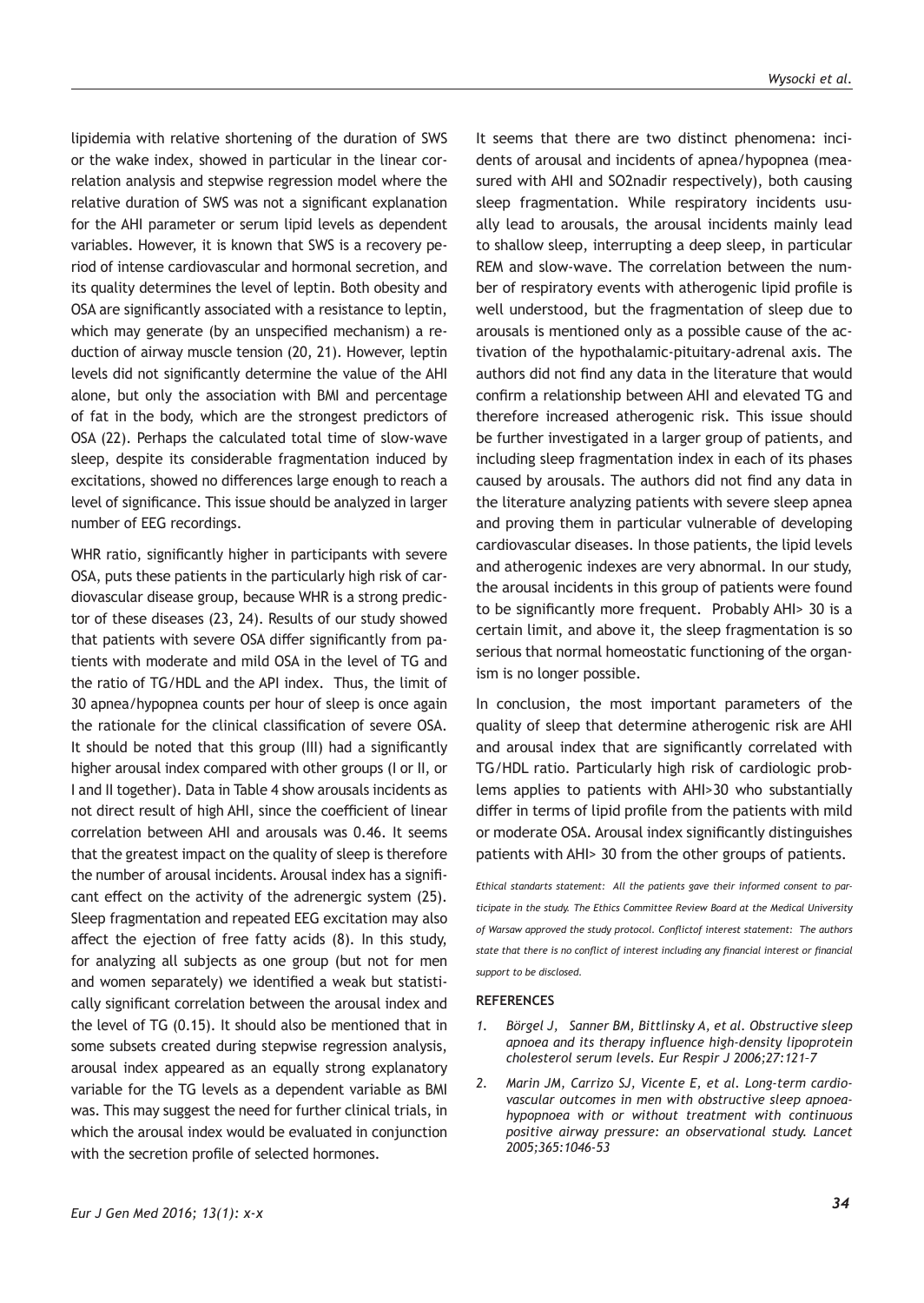| atherogenicity                                                                                                                                                                                                                                                                                                                                                                                                                                                                                                                                                                                                                                                                                                                                                                                                                                              | TG/HDL | понитит | Š    | Castellani | NHX  | BMI  | 좋       | Waist | <b>Neck</b> | <b>WAKE</b> | Arousal | <b>MASO</b> | <b>REM</b> | る       | $\overline{z}$ | $\tilde{z}$ | SO <sub>2</sub> nadir | ≩       | 巨       | 휴       | ನ        | ನ       | Glucose | Age      |                      |                                                                                                                      |
|-------------------------------------------------------------------------------------------------------------------------------------------------------------------------------------------------------------------------------------------------------------------------------------------------------------------------------------------------------------------------------------------------------------------------------------------------------------------------------------------------------------------------------------------------------------------------------------------------------------------------------------------------------------------------------------------------------------------------------------------------------------------------------------------------------------------------------------------------------------|--------|---------|------|------------|------|------|---------|-------|-------------|-------------|---------|-------------|------------|---------|----------------|-------------|-----------------------|---------|---------|---------|----------|---------|---------|----------|----------------------|----------------------------------------------------------------------------------------------------------------------|
|                                                                                                                                                                                                                                                                                                                                                                                                                                                                                                                                                                                                                                                                                                                                                                                                                                                             |        |         |      |            |      |      |         |       |             |             |         |             |            |         |                |             |                       |         |         |         |          |         |         | 0,25     | Z                    |                                                                                                                      |
|                                                                                                                                                                                                                                                                                                                                                                                                                                                                                                                                                                                                                                                                                                                                                                                                                                                             |        |         |      |            |      |      |         |       |             |             |         |             |            |         |                |             |                       |         |         |         |          |         | $-0.02$ | $-0.10$  | س                    | Table 4. Values of Spearman's rank order coefficients in all patients (without any subdivisions). Significant correl |
|                                                                                                                                                                                                                                                                                                                                                                                                                                                                                                                                                                                                                                                                                                                                                                                                                                                             |        |         |      |            |      |      |         |       |             |             |         |             |            |         |                |             |                       |         |         |         |          | 0,31    | 0, 33   | -0,06    | 4                    |                                                                                                                      |
|                                                                                                                                                                                                                                                                                                                                                                                                                                                                                                                                                                                                                                                                                                                                                                                                                                                             |        |         |      |            |      |      |         |       |             |             |         |             |            |         |                |             |                       |         |         |         | $-0, 52$ | 0,16    | $-0,17$ | 0,10     | UΠ                   |                                                                                                                      |
|                                                                                                                                                                                                                                                                                                                                                                                                                                                                                                                                                                                                                                                                                                                                                                                                                                                             |        |         |      |            |      |      |         |       |             |             |         |             |            |         |                |             |                       |         |         | 0,01    | 0,16     | 0,92    | $-0.08$ | $-0,13$  | ò                    |                                                                                                                      |
|                                                                                                                                                                                                                                                                                                                                                                                                                                                                                                                                                                                                                                                                                                                                                                                                                                                             |        |         |      |            |      |      |         |       |             |             |         |             |            |         |                |             |                       |         | $-0.10$ | $-0,21$ | 0,19     | $-0,06$ | 0,19    | 0,12     | ↘                    |                                                                                                                      |
|                                                                                                                                                                                                                                                                                                                                                                                                                                                                                                                                                                                                                                                                                                                                                                                                                                                             |        |         |      |            |      |      |         |       |             |             |         |             |            |         |                |             |                       | $-0.70$ | 0,10    | 0,16    | $-0,13$  | 0,07    | $-0,21$ | $-0,20$  | $\infty$             |                                                                                                                      |
|                                                                                                                                                                                                                                                                                                                                                                                                                                                                                                                                                                                                                                                                                                                                                                                                                                                             |        |         |      |            |      |      |         |       |             |             |         |             |            |         |                |             | $-0,25$               | 0,32    | $-0.16$ | 0,02    | 0,04     | $-0,09$ | 0,10    | 0,24     | G                    |                                                                                                                      |
|                                                                                                                                                                                                                                                                                                                                                                                                                                                                                                                                                                                                                                                                                                                                                                                                                                                             |        |         |      |            |      |      |         |       |             |             |         |             |            |         |                | $-0,35$     | 0,05                  | $-0.01$ | 0,12    | 0,01    | 0,02     | 0,12    | 0,03    | 10'0     | ō                    |                                                                                                                      |
|                                                                                                                                                                                                                                                                                                                                                                                                                                                                                                                                                                                                                                                                                                                                                                                                                                                             |        |         |      |            |      |      |         |       |             |             |         |             |            |         | $-0,54$        | $-0,39$     | 0,11                  | $-0,21$ | 0,05    | $-0.03$ | $-0,08$  | $-0.02$ | $-0,20$ | $-0,24$  | $\overrightarrow{=}$ |                                                                                                                      |
|                                                                                                                                                                                                                                                                                                                                                                                                                                                                                                                                                                                                                                                                                                                                                                                                                                                             |        |         |      |            |      |      |         |       |             |             |         |             |            | 0,13    | $-0,43$        | 0,07        | 0,13                  | $-0,15$ | $-0.05$ | 0,03    | $-0,01$  | $-0,05$ | 0,04    | $-0.07$  | $\overline{5}$       |                                                                                                                      |
| circumference in am, Waist=waist circumference in am, Hip=hip circumference in cinn, wind-waist to hip cirumference ratio, Castellani-Castellani dex of plasma atherogenicity, API=API index of plasma atherogenicity, API=API<br>total sleep time, REM-duration of REM sleep pahase as a percent of total sleep onset in minutes, Arousal-index of arousal incidents per hour, WAKE-index of wake incidents per hour, Wederstage rest hour, Net incidents per h<br>lowest saturarion level during sleep period ; N1 strap pahase as a percent of total sleep promines in a percent of total sleep time, N3-duration of N3 sleep pahase as a percent of total sleep pahase as a percent of<br>Glucose-serum glucose level, TG= serum triglyceride level, TC=serum total cholesterol level, HDL=serum high density lipoproteins level, LDL=serum low density |        |         |      |            |      |      |         |       |             |             |         |             | $-0,15$    | $-0,17$ | $-0,11$        | 0,34        | $-0.12$               | 0,09    | $-0.13$ | $-0,12$ | 0,07     | $-0,09$ | 0,07    | 0,24     | ದ                    |                                                                                                                      |
|                                                                                                                                                                                                                                                                                                                                                                                                                                                                                                                                                                                                                                                                                                                                                                                                                                                             |        |         |      |            |      |      |         |       |             |             |         | 0,23        | 0,01       | $-0,14$ | $-0,23$        | 0,39        | $-0,34$               | 0,46    | $-0.02$ | $-0,02$ | 0,15     | 0,05    | 0,20    | 0,17     | $\frac{1}{4}$        |                                                                                                                      |
|                                                                                                                                                                                                                                                                                                                                                                                                                                                                                                                                                                                                                                                                                                                                                                                                                                                             |        |         |      |            |      |      |         |       |             |             | 0,35    | 0,76        | $-0.18$    | $-0,23$ | $-0,15$        | 0,40        | $-0,24$               | 0,27    | $-0.15$ | $-0,18$ | 0,14     | $-0.10$ | 0,05    | 0,25     | ū                    |                                                                                                                      |
|                                                                                                                                                                                                                                                                                                                                                                                                                                                                                                                                                                                                                                                                                                                                                                                                                                                             |        |         |      |            |      |      |         |       |             | 0,19        | 0,25    | 0,12        | -0,04      | $-0,19$ | 0,10           | 0,22        | $-0,27$               | 0,43    | $-0.18$ | $-0.31$ | 0,46     | $-0.06$ | 0,46    | $-0.03$  | ō                    |                                                                                                                      |
|                                                                                                                                                                                                                                                                                                                                                                                                                                                                                                                                                                                                                                                                                                                                                                                                                                                             |        |         |      |            |      |      |         |       | 0,79        | 0,23        | 0,24    | 0,13        | $-0.11$    | $-0.11$ | 0,05           | 0,16        | $-0,43$               | 0,46    | $-0,14$ | $-0,31$ | 0,42     | $-0,06$ | 0,34    | $-0,02$  | $\overline{a}$       |                                                                                                                      |
|                                                                                                                                                                                                                                                                                                                                                                                                                                                                                                                                                                                                                                                                                                                                                                                                                                                             |        |         |      |            |      |      |         | 0,80  | 0,57        | 0,20        | 0,17    | 0,10        | $-0, 13$   | $-0.05$ | 0,06           | 0,09        | $-0,43$               | 0,46    | $-0,14$ | $-0.17$ | 0,32     | $-0,07$ | 0,26    | $-0,04$  | $\vec{\infty}$       |                                                                                                                      |
|                                                                                                                                                                                                                                                                                                                                                                                                                                                                                                                                                                                                                                                                                                                                                                                                                                                             |        |         |      |            |      |      | 0,79    | 0,84  | 0,67        | 0,17        | 0,17    | 0,14        | $-0.17$    | $-0.10$ | 0,12           | 0,07        | $-0,44$               | 0,37    | $-0.06$ | $-0,26$ | 0,42     | $0.02$  | 0,29    | $0.02\,$ | $\vec{\bullet}$      |                                                                                                                      |
|                                                                                                                                                                                                                                                                                                                                                                                                                                                                                                                                                                                                                                                                                                                                                                                                                                                             |        |         |      |            |      | 0,50 | 0,23    | 0,72  | 0,69        | 0,19        | 0,23    | 0,12        | $-0.02$    | $-0.13$ | 0,01           | 0,19        | $-0,24$               | 0,26    | $-0.02$ | $-0,31$ | 0,35     | 0,04    | 0,35    | 0,03     | ΟZ                   | ations are marked in bold numerals                                                                                   |
|                                                                                                                                                                                                                                                                                                                                                                                                                                                                                                                                                                                                                                                                                                                                                                                                                                                             |        |         |      |            | 0,25 | 0,21 | 0,12    | 0,23  | 0,21        | 0,06        | 0,03    | $0.02$      | $-0.08$    | 0,04    | $0.08$         | $-0.10$     | $-0.08$               | 0,12    | 0,58    | $-0.75$ | 0,66     | 0,49    | 0,11    | $-0,17$  | 71                   |                                                                                                                      |
|                                                                                                                                                                                                                                                                                                                                                                                                                                                                                                                                                                                                                                                                                                                                                                                                                                                             |        |         |      | 0,78       | 0,37 | 0,41 | 0,30    | 0,43  | 0,46        | 0,17        | 0,11    | 0,10        | $-0.03$    | $-0.06$ | 0,02           | 0,03        | $-0,14$               | 0,21    | 0,12    | $-0.76$ | 0,94     | 0,17    | 0,31    | 60'0-    | 22                   |                                                                                                                      |
| lipoproteins level, AHI= apnoea/hypopnea index, SO <sub>r</sub> nadir= the                                                                                                                                                                                                                                                                                                                                                                                                                                                                                                                                                                                                                                                                                                                                                                                  |        |         | 0,56 | 0,93       | 0,16 | 0,09 | 0,00    | 0,08  | 0,04        | $-0.02$     | $-0.02$ | $-0,04$     | $-0.07$    | 0,08    | 0,09           | $-0,14$     | $-0,02$               | $0,03$  | 0,75    | $-0,61$ | 0,43     | 0,58    | 0,02    | $-0,17$  | ដ                    |                                                                                                                      |
|                                                                                                                                                                                                                                                                                                                                                                                                                                                                                                                                                                                                                                                                                                                                                                                                                                                             |        | 0,56    | 1,00 | 0,78       | 0,37 | 0,41 | 9,<br>ۊ | 0,43  | 0,46        | 0,17        | 0,11    | 0,10        | $-0.03$    | $-0.06$ | $0.02$         | 0,03        | $-0,14$               | 0,21    | 0,12    | $-0,76$ | 0,94     | 0,17    | 0,31    | $-0.09$  | 24                   |                                                                                                                      |